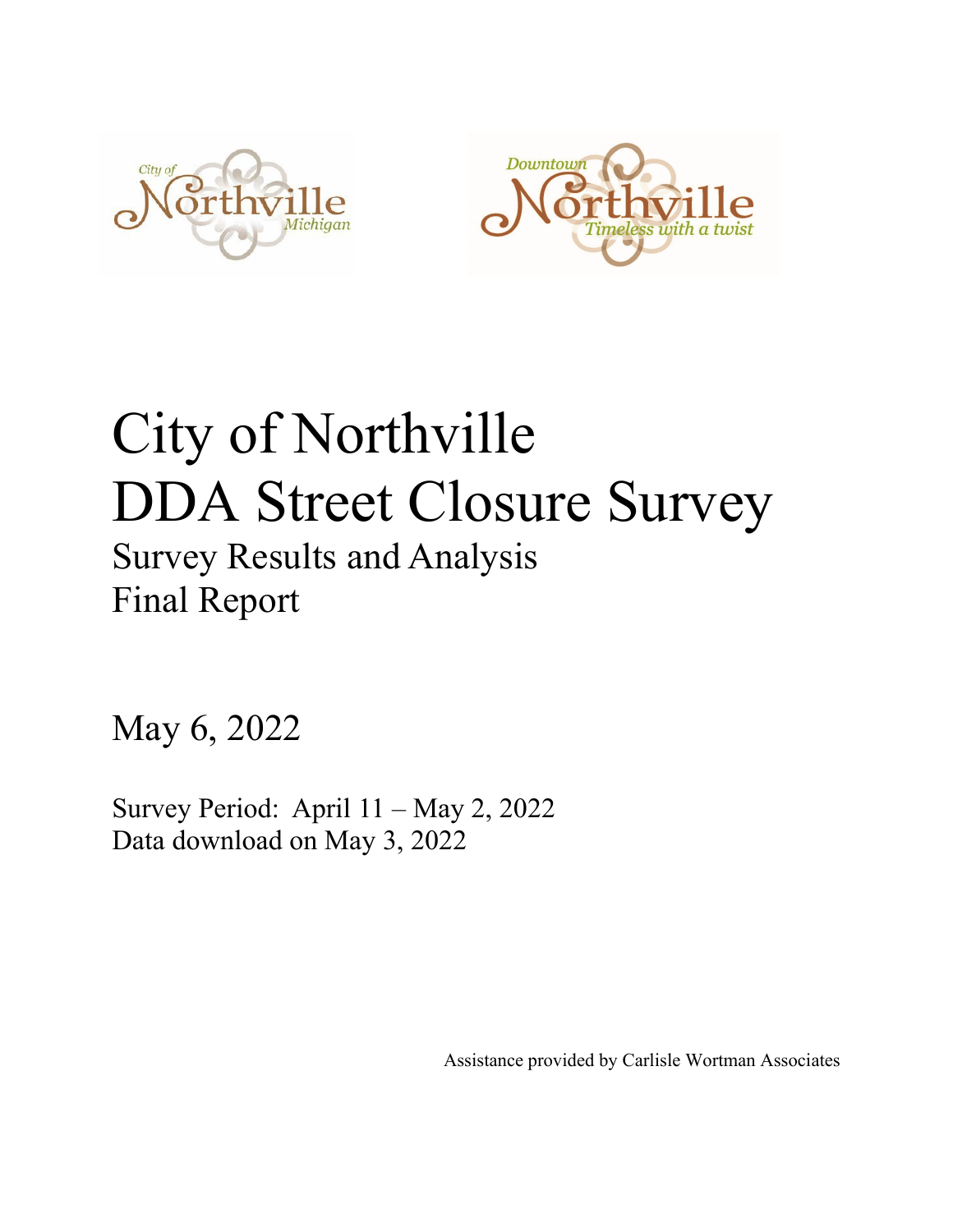### **Survey Background**

To help businesses and restaurants in Downtown Northville operate safely during the pandemic, the City of Northville and the Northville DDA closed portions of East Main Street and North Center Street to allow outdoor seating and retail merchandising and sales. The Special Event license that facilitates the street closures is scheduled to expire on November 1, 2022.

In 2021, the City/DDA obtained a Social District License that allows restaurants with a special social district permit to sell alcohol in designated cups that can be ordered to go and consumed within the commons area of the downtown. The following is an overview and explanation of the statistics on the survey:

- The survey was open via a weblink from April 11 to May 2, 2022.
- 4,053 individuals participated. Respondents were allowed to check multiple boxes identifying their relationship to Downtown Northville, so there is some crossover between groups. Participation amongst groups were:
	- o 1481 or 37% of the respondents were City of Northville residents. 395 or 10% of the respondents were Downtown residents. The largest group of respondents were Northville Township residents, which made up 1,563 respondents accounting for 39% of the participants.
	- o Downtown business owners (139) were 3% of the respondents. Of those business owners, 23 owned restaurants, 30 were retail establishments, 56 were service providers and 28 were offices. They were located on East Main Street (57), West Main Street (15), North Center Street (37), South Center Street (10) and 16 indicated "Other" as their location.
	- o Downtown property owners (67) were 2% of the respondents. Their properties were located on East Main Street (18), West Main Street (10), North Center Street (11), and South Center Street (3). Nineteen property owners identified "Other" as their location.
	- o Downtown business employees (141) and downtown business managers (40) were 3% and 1% of the respondents, respectively.
	- o 679 respondents selected "other", accounting for 17% of the respondents. In the responses, they identified themselves mostly as residents of nearby communities, members of the Northville school district, or former City of Northville residents or business owners.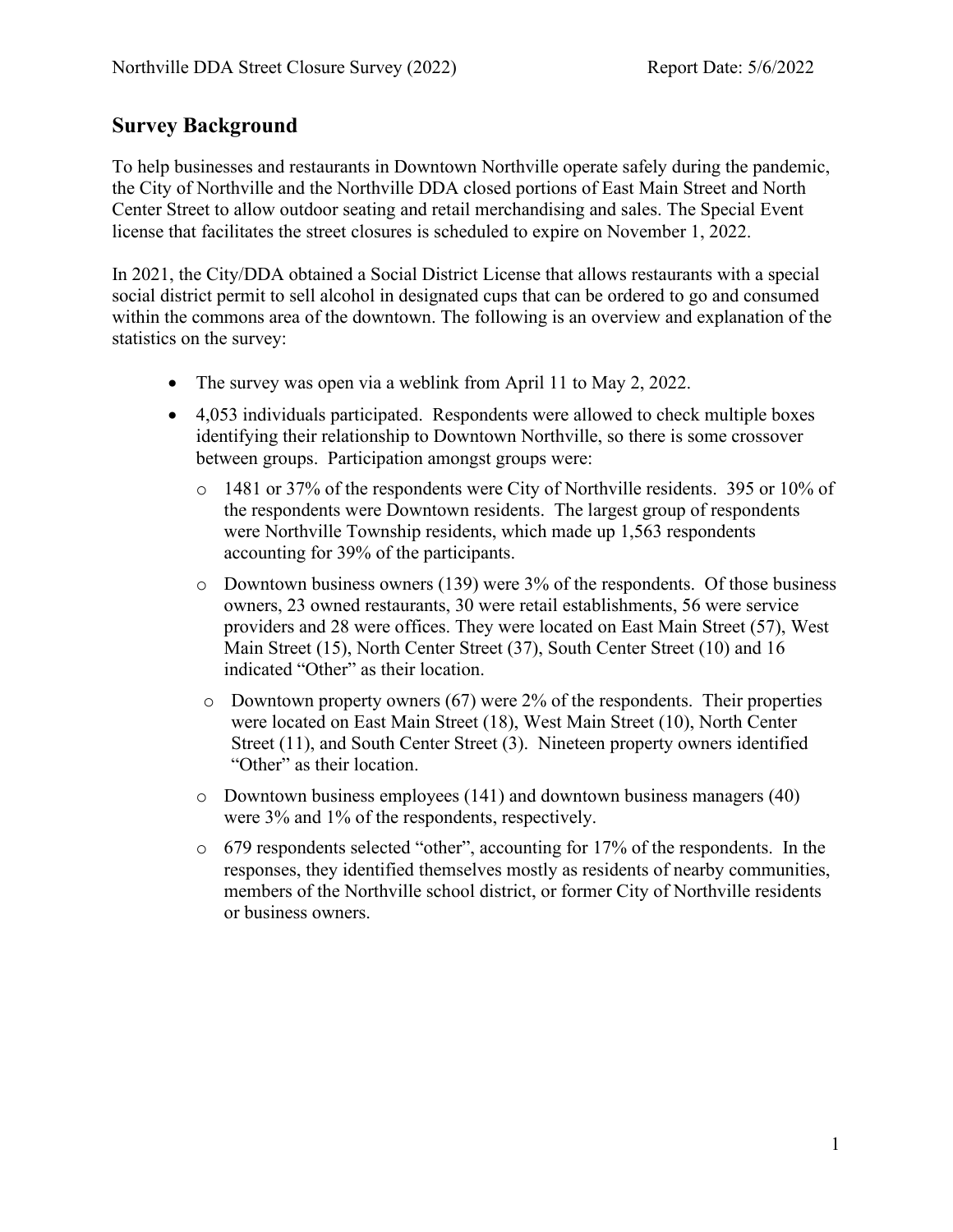- A General overview of the questions are as follows:
	- o 80% of respondents are in favor of continuing the use of the Social District License.
		- $\blacksquare$  7% are undecided.
	- o 53% of respondents are in favor of expanding the Social District.
		- $\blacksquare$  21% are undecided.
	- o 74% of respondents are in favor of street closure, in one way or another.
		- Only 50 respondents out of 4,028  $(1%)$  would like to see the street closure only on Center between Main and Dunlap.
	- o 84% of respondents believe the outdoor structures should stay if the street closures continue.
- A ballot box stuffing report showed that the same IP address was used by five or more respondents in 7 instances, accounting for 75 responses overall. Since multiple family members or a multiple-family building, like Allen Terrace, may use the same IP address, those surveys were included in the analysis in this report, accounting for less than 2% of the total respondents.

The report includes a written analysis for each section of the survey with statistics from the multiple-choice questions and highlights from the open-ended questions. The raw data has been provided to the Northville DDA and is available upon request. The analysis is presented using the following guidelines:

- The data presented is from all respondents. Segmented reports of the data in horizontal bar graphs for each category of the respondents relationship to Northville has been provided to the DDA.
- Percentages are based on the responses to that individual question, not the overall sample unless noted otherwise. So, for example, if 88% report they agree, that means that 88% of the respondents answering that question agree. Note that all respondents did not answer all of the questions.
- A verbatim report of the open-ended responses to the final question of the survey has been provided to the DDA.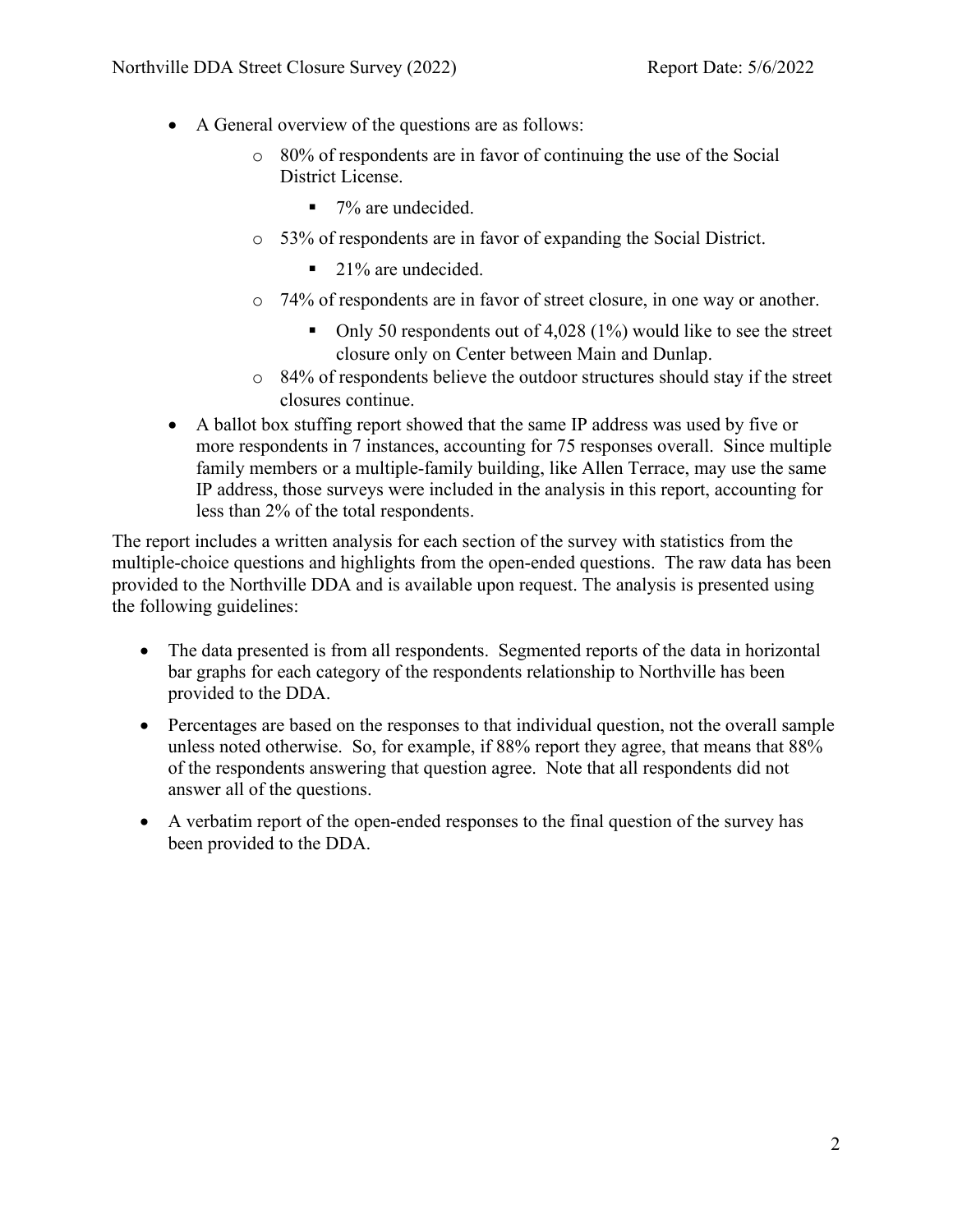#### **Social District**

As mentioned in the Background Section of this report, the use of the Social District would influence the future activities in the Downtown. After sharing those restrictions, respondents were asked if the Social District should continue. The response from the overall respondents was 80% in favor of continuing the Social District, with a further 7% on the fence.

**Should the City/DDA continue to utilize the Social District license and allow alcohol to be purchased from qualified license holders and consumed throughout the designated areas of downtown?**

| $\mathbf{v}$ averse with       |       |               |  |
|--------------------------------|-------|---------------|--|
| <b>Responses</b>               | Count | $\frac{0}{0}$ |  |
| Yes                            | 3,237 | 80%           |  |
| No                             | 511   | 13%           |  |
| Maybe, I need more information | 283   | $7\%$         |  |
| <b>Total Responses</b>         | 4,031 |               |  |

In addition to a question regarding the continuance of the Social District, respondents were also asked if the social district should be expanded by the City/DDA. The response was mixed, with 53% in favor of expansion, and another 21% on the fence.

#### **Should the City/DDA expand the Social District to include more of the restaurants that are located on the edge of downtown?**

| $\mu$ and $\mu$ and $\mu$ and $\mu$ and $\mu$ are $\mu$ . |       |               |  |
|-----------------------------------------------------------|-------|---------------|--|
| <b>Responses</b>                                          | Count | $\frac{0}{0}$ |  |
| Yes                                                       | 2147  | 53%           |  |
| No                                                        | 1024  | 25%           |  |
| Maybe, I need more information                            | 849   | 21%           |  |
| <b>Total Responses</b>                                    | 4,020 |               |  |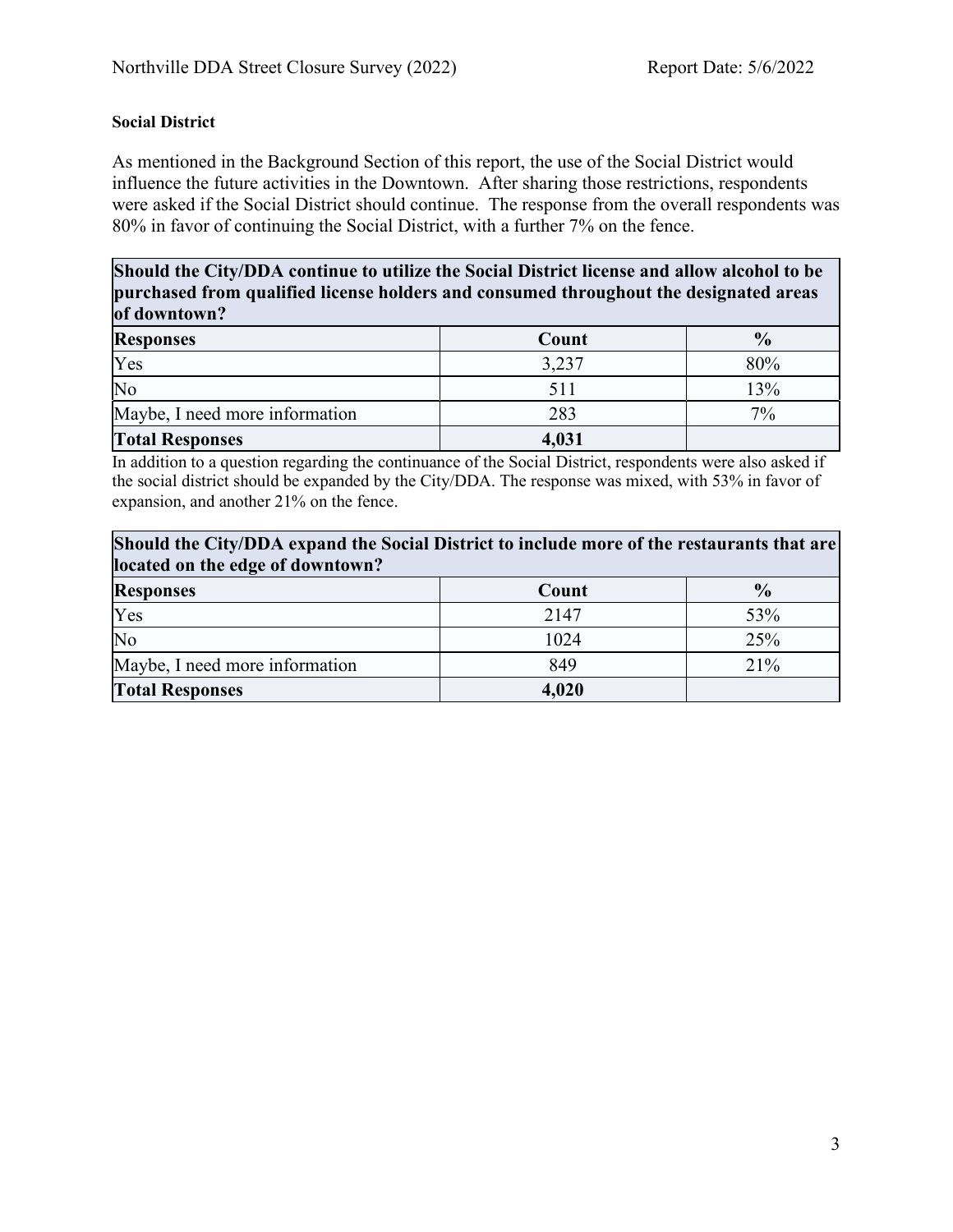#### **Street Closures**

To gather information on street closures, the survey asked if they should continue and when they should be closed in the future. 74%% of the respondents felt that the street closures should continue in some form. The 2,960 respondents who were in favor of the street closure, when asked when the streets should be closed, 60% of them felt the street closures should be extended continuously, unless action is taken by the City Council.

| <b>Should street closures in Downtown Northville continue?</b> |       |               |  |
|----------------------------------------------------------------|-------|---------------|--|
| <b>Responses</b>                                               | Count | $\frac{0}{0}$ |  |
| Yes, on both streets                                           | 2259  | 56%           |  |
| Yes, but only on Main Street between<br>Center and Hutton      | 668   | 17%           |  |
| Yes, but only on Center Street<br>between Main and Dunlap      | 50    | $1\%$         |  |
| No, the streets should reopen to<br>vehicular traffic          | 1051  | 26%           |  |
| <b>Total Responses</b>                                         | 4,028 |               |  |

| When do you think the streets should be closed to vehicular traffic? |       |               |  |
|----------------------------------------------------------------------|-------|---------------|--|
| <b>Responses</b>                                                     | Count | $\frac{0}{0}$ |  |
| Continuously, unless action is taken<br>by City Council              | 1,776 | 60%           |  |
| Seasonal Weekends only May -<br>Labor Day                            | 91    | 3%            |  |
| Seasonal weekends only May -<br>Halloween                            | 188   | 6%            |  |
| Seasonal from May to Labor Day                                       | 141   | $5\%$         |  |
| Seasonal from May to Halloween                                       | 673   | 23%           |  |
| Other (Please specify)                                               | 91    | 3%            |  |
| <b>Total Responses</b>                                               | 2,960 |               |  |

Of the 1,051 respondents who were not in favor of the street closure, when asked when the streets should be reopened, 85% felt the street closures should end immediately and the streets reopen.